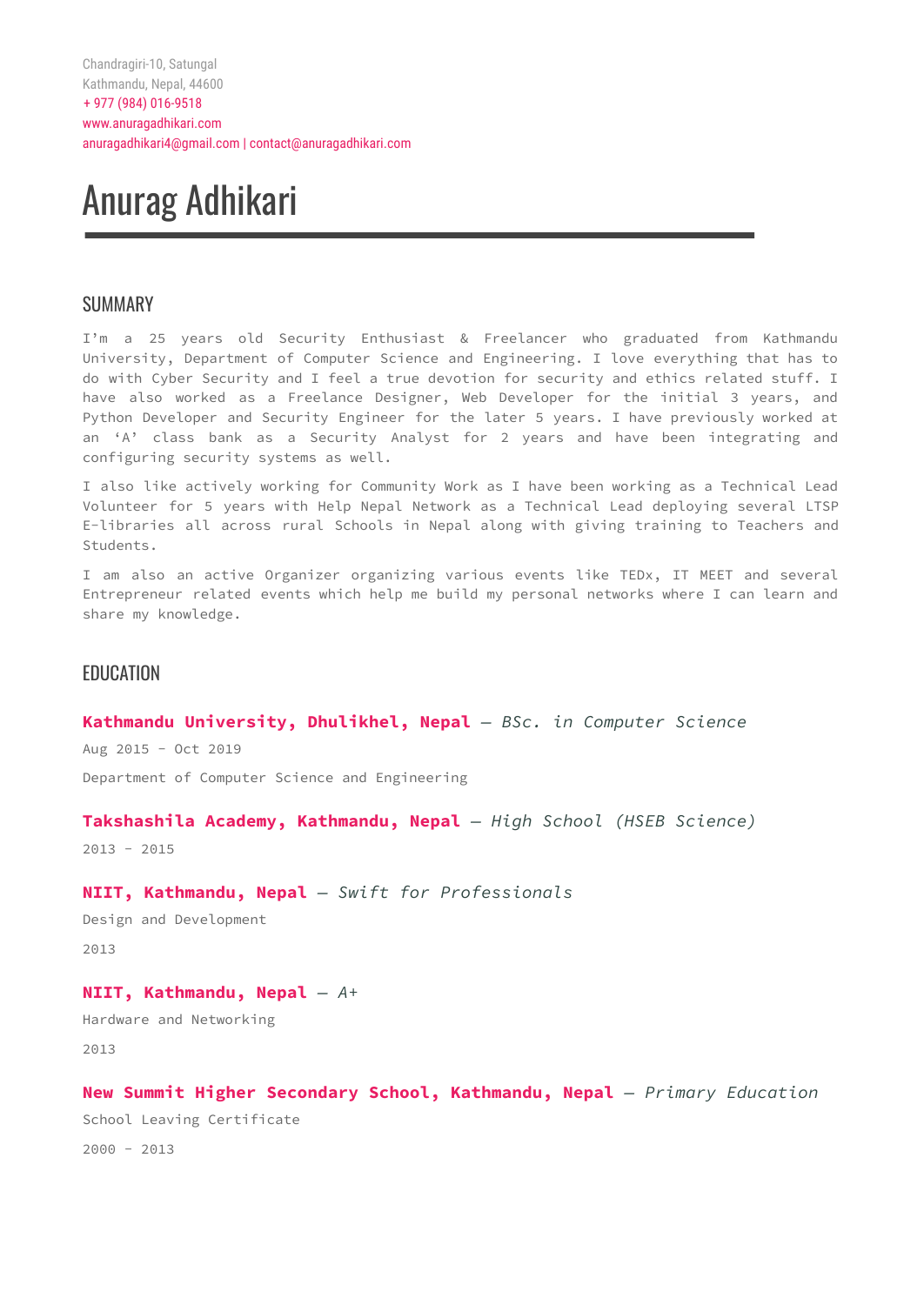# RESEARCH INTERESTS

- Cyber Security
- Network Security
- Big Data
- Machine Learning
- Artificial Intelligence
- Internet of Things
- Cloud Native Computing

# SPECIALIZATIONS

# **CYBER SECURITY OPERATIONS**

- Vulnerability Assessment
- Penetration Testing
- Incident Response
- Threat Monitoring
- Log Analysis

- Server Deployment
- Server Hardening
- Backup and Restore Automation
- Containerized Deployment
- Consultation

#### **PYTHON**

- Automation
- Web Scraping
- Raspberry Pi Automation
- Data Analysis
- Research

# TOOLS

- Nikto
- OpenVAS
- BurpSuite
- Autopsy Digital Forensics
- ELK Stack
- QRadar
- Kali Linux Misc. Nessus Tools
- MISP
- Mitre Attack Navigator
	- Fingerprinting
	-
	-
	- CyberChef
- MetaSploit
- BeeF Framework
- AirCrack-ng
- Cracking Tools
- (John, Hashcat, Hydra etc.) ● Mimicatz
- WireShark
- Phishing Tools (GoPhish, KingPhish etc.)
- Reverse Engineering Tools (Radare2, IDA etc.)
- Discovery and Fuzzing tools (ffuf, sublist3r, gobuster etc.)
- Windows AD Tools

# **CERTIFICATIONS**

# **Certified Ethical Hacker (Practical)**

*— EC Council*

Credential ID: ECC2638457190

https://aspen.eccouncil.org/verify

- Recon and Tools
- Nmap
	-
	-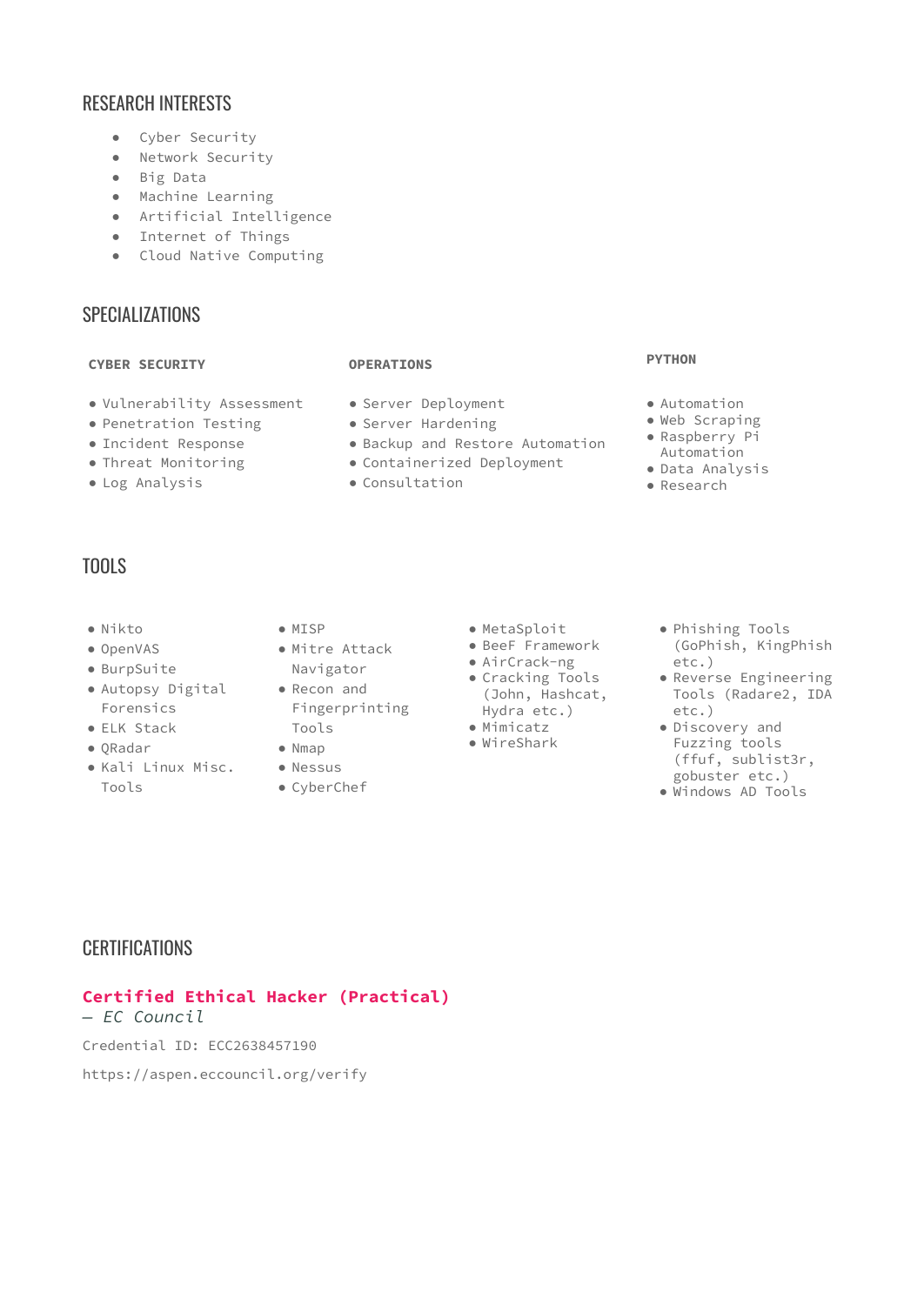# **Upwork/Fiverr/Independent Clients, Remote Work**

*— Security Engineer/Data Analyst/Designer/Developer*

Nov 2013 - Present

- Design logos/banners/websites/UI/UX etc. and manage client's projects (2013-2018)
- Design and Develop Websites (PHP, HTML, CSS, JS) (2015-2020)
- Scrape and Analyze data, and prepare research reports (Python/Selenium/Scrapy etc.) (2017 - Present)
- Deploy Applications in independent cloud based solutions (AWS, Azure, Digital Ocean, VPS) (2018 - Present)
- Analyze the security of the Web/Mobile Application and Server and prepare detailed reports along with the remediation methods (2018 - Present)
- Fix related security issues and prepare future plan report (2018 Present)
- Automate server based backups and make flows for redundant work (2018 Present)
- Mitigate and Fix issues caused by Malware/Server or Website Takeover (2019 Present)

# **HL Support Pvt. Ltd., England and Wales**

*— Freelance Security Engineer*

March 2019 - Present

- Regularly analyze security related issues and create detailed report on Proof of Concepts of the vulnerabilities and issues identified
- Create automated backup solutions and maintain them accordingly from VPS to cloud storage mediums
- Maintain and fix any server and application related issues hindering the reliability, integrity and confidentiality of the organization.
- Collaborate with the developer to fix any potential operational issues.
- Harden server and web application for better security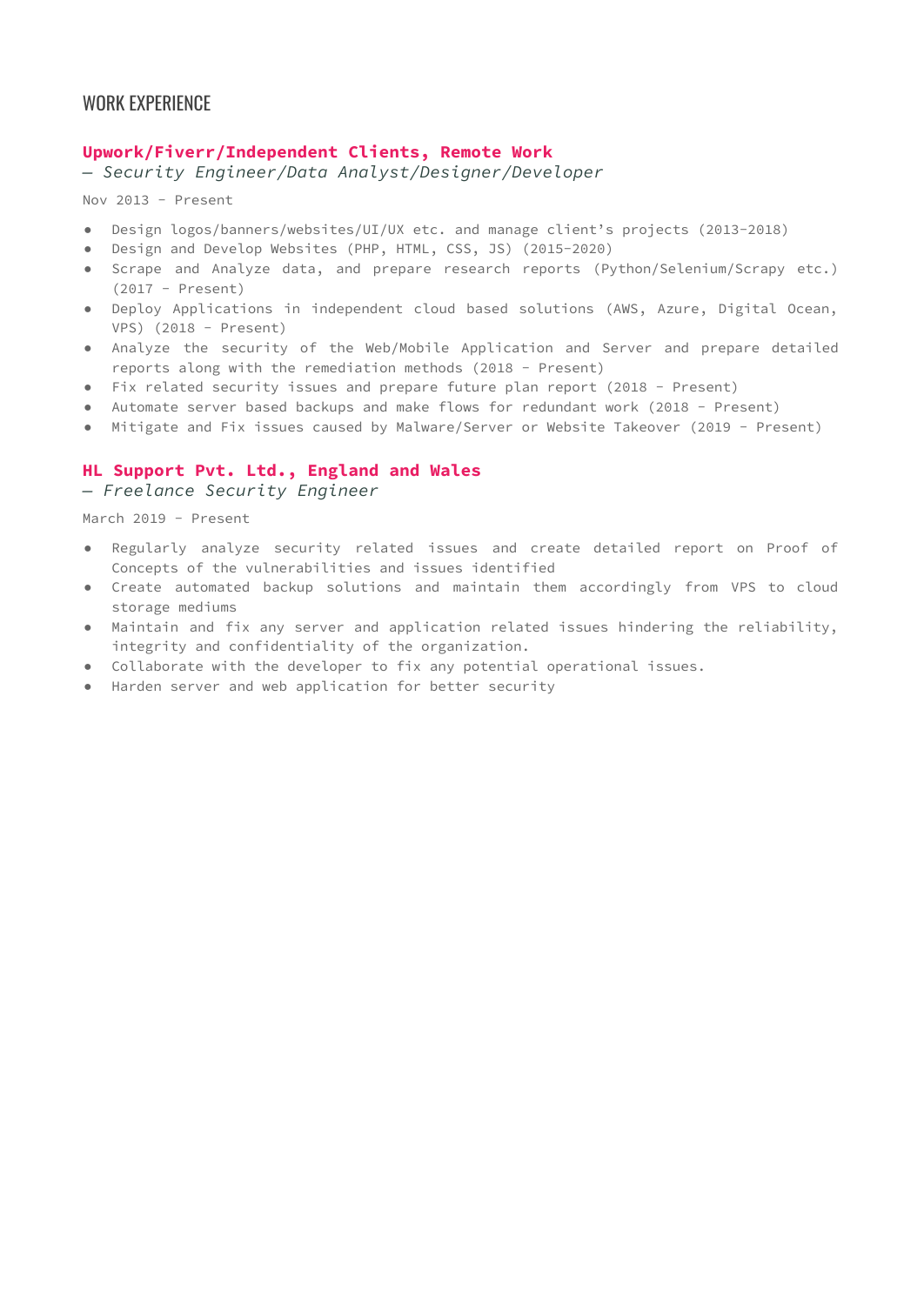# **Sanima Bank Ltd., Naxal, Kathmandu**

*— Security Analyst Tier II*

Feb 2020 - Feb 2022

- Update tickets, write incident reports and document actions for false positive reduction.
- Developing knowledge of attack types and fine-tuning detective capabilities such as writing SIEM alerts.
- Identifying log sources and examining system logs, which should record sufficient details about the normal activities of the system to allow a history of events to be reconstructed, making use of appropriate forensic techniques and technologies.
- Establish plans and protocols to monitor digital files and information systems against unauthorized access, modification and/or destruction.
- Conduct penetration testing, which is when analysts simulate attacks to look for vulnerabilities in their systems before they can be exploited.
- Regular monitoring of organization's Information Security assets for security incidents.
- Conduct investigation on security breaches and prepare the reports on the extent of damage.
- Research the latest information technology (IT) security trends.
- Maintain and support the operational integrity of SOC toolsets.
- Review and recommend security enhancements in any information systems to the Senior management.
- Setup and Integrate Threat Intelligence with Intrusion Detection system and maintain the system regularly.
- Comply the AML/CFT policies and procedures in respect of customer identification account monitoring, record keeping and reporting while performing the job.
- Reverse Engineered mobile application (iOS and Android) to identify any issues
- Work with IBM QRadar, ELK Stack, Kali Linux Tools, Python Scripts for day to day tasks.

#### **CICT (Covid-19 Contact Tracing Web App), Dhulikhel Hospital, Nepal**

*(Funded by Billgates Foundation) — Project Manager / Security Engineer*

Jan 2021 - June 2021

- Hardened the whole Server and Application
- Managed and completed the whole team and project within timeline
- Ran security analysis and penetration testing to identify potential vulnerabilities and fixed them

# **Hamro Patro, Nepal**

# *— Freelance Security Analysis*

Dec 2020 - June 2021

- Find Security related issues within the Hamro Patro mobile application, website and server
- Create detailed report on Proof of Concepts of the vulnerabilities and issues identified
- Report the issues to the developer team to mitigate and fix the issues

#### **Eminence Ways Pvt. Ltd., Maitidevi, Kathmandu**

*— Security Engineer*

Jul 2019 - Dec 2019

- Performed Vulnerability Assessment and Penetration Testing for clients (onsite) and prepared required reports. (Linux, Windows, Networks and Web Applications)
- Researched on IoT based security products and develop prototypes (Web, AWS and Linux)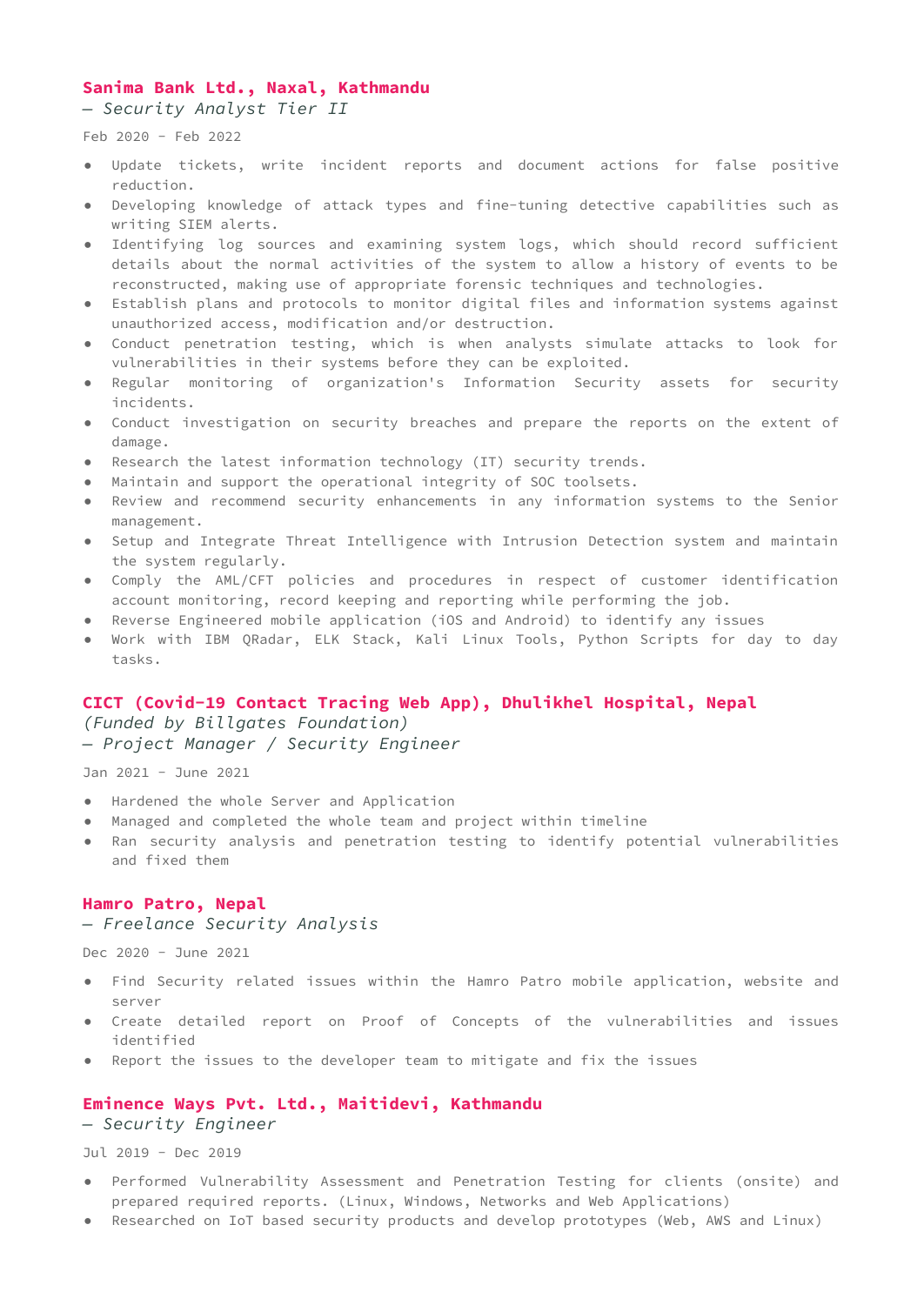# PAPERS & PUBLICATIONS

Independent Data Analyst and Researcher

https://orcid.org/0000-0001-7871-0756

https://scholar.google.com/citations?user=r1bkL0QAAAAJ

**● Prevalence of Type 2 Diabetes among Patients Visiting Nepal Police Hospital in Kathmandu: A Descriptive Cross- sectional Study**

Rajbhandari, B., Hyoju, S. P., Poudel, L. ., Adhikari, A., Rijal, B., & Joshi, P. (2021). Prevalence of Type 2 Diabetes among Patients Visiting Nepal Police Hospital in Kathmandu: A Descriptive Cross-sectional Study.Journal of Nepal Medical Association, 59(233).

https://doi.org/10.31729/jnma.5734

#### **● COVID Stress among Nepal Police Officers**

Rajbhandari, B., Tiwari, B., Gurung , M., Poudel , L., Adhikari , A., Shilpakar, O., Puri, R. R., & Singh, S. (2021). COVID Stress among Nepal Police Officers.Journal of Nepal Health Research Council,19(2), 390-395.

https://doi.org/10.33314/jnhrc.v19i2.3672

# RECOGNITIONS AND PARTICIPATIONS

#### **● Microsoft's Hall of Fame (Security Flaw)**

Found a Security Flaw in Microsoft's Site [October 31st 2020] https://msrc.microsoft.com/update-guide/acknowledgement/online Microsoft Corporation

#### **● LTSP E-Library Project (Linux and Networking)**

Worked as a volunteer for HeNN E-library Project for 5 years (Monitored/Deployed at various sites- Pyuthan, Morang, Solukhumbu, Syanja, Kaski, Chabahel)

Help Nepal Network

#### **● 1st Runner Up - Capture the Flag Competition**

Attained the position of 1st Runner up at Global Cyber Security Summit 2018 Capture the Flag Event

GCSS 2018, Nepal

#### **● TEDx Organizer**

https://www.ted.com/tedx/events/32100 Co-Organizer at TEDxYouth@Gyaneshwor (Technical Lead) TEDxYouth@Gyaneshwor

# **● KubeCon + CloudNativeCon Europe 2022**

Physically Attended KubeCon 2022 held at Valencia, Spain

The Linux Foundation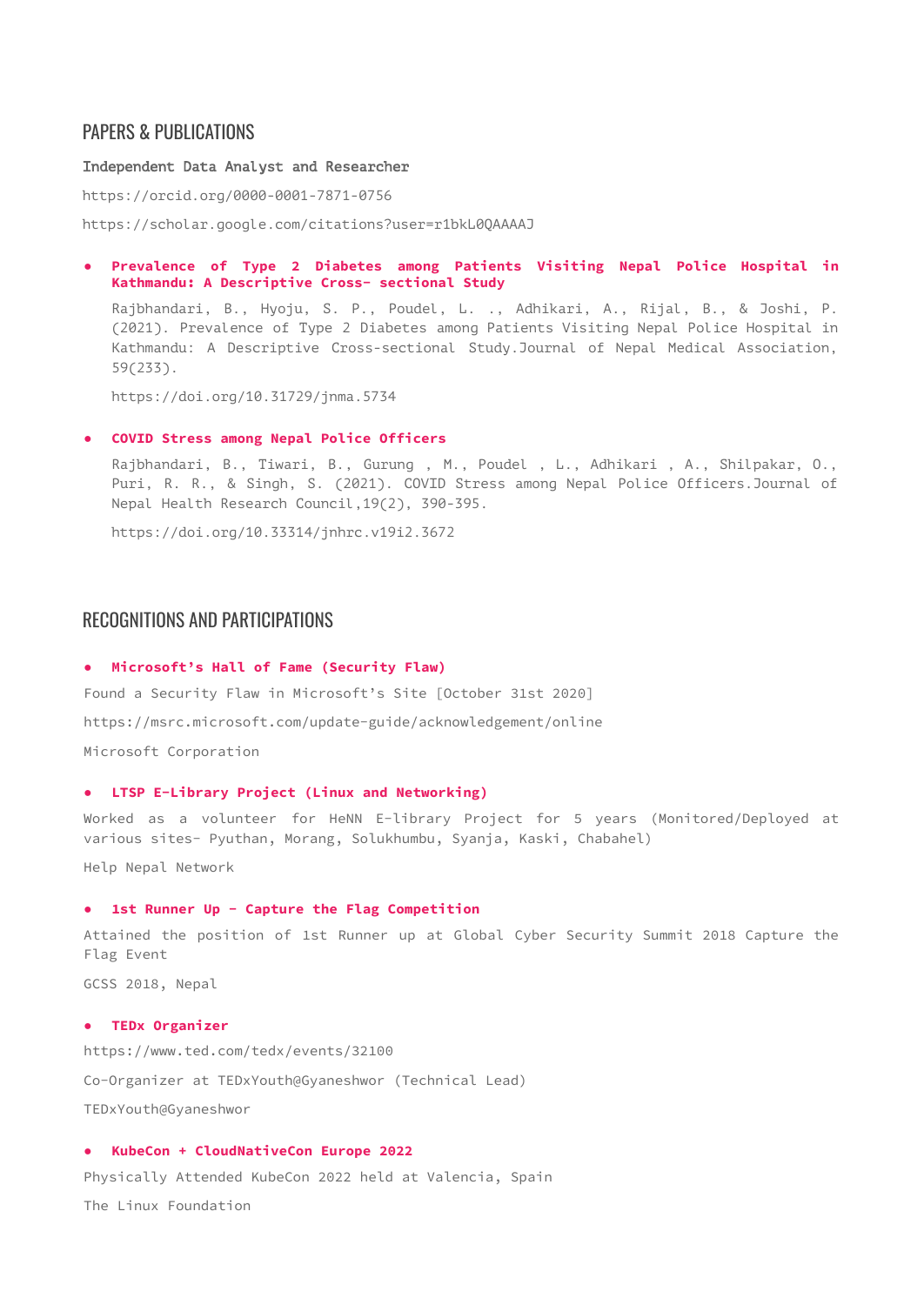#### **● Project Amplifire - US Embassy**

Worked as a designer for Project Amplifire

US Embassy

#### **● Engineers Without Borders**

Collaborated with University of Colorado Boulder for Engineers without Borders Conducted Technical Survey of Kalinchowk Ward -1 Area using Drones

Boulder, CO 80309, USA

#### **● Nirvana Home Studio International Internship (AIESEC)**

Worked as an intern for a month at Nirvana Home Studio under Photography, Videography, Design and Editing and shared cultural experiences

Nirvana Home Studio, Bogor, Indonesia

#### **● Kathmandu University Computer Club**

Worked for 3 years as Executive Member, Club secretary & General Secretary respectively Kathmandu University, Dhulikhel, Kavre

#### **● IT MEET**

Organized IT MEET 2017, 2018 and v8.0 and developed the Smart Panas app and Smart Panas at IT MEET 2018

Kathmandu University, Dhulikhel, Kavre

#### **● PostgreSQL International Conference 2018 Nepal**

Volunteered as a logistics Manager, Designer and Photographer POSTGRESQL International Conference, Kathmandu University, Nepal

#### **● Turbine Testing Lab Website**

Designed and Developed Turbine Testing Lab Website http://ttl.ku.edu.np/developers Turbine Testing Lab, Kathmandu University

#### **● 1st Runner up - Design Competition**

Attained the position of 1st runner up UG Bazzaar Dashain and Tihar Competition

#### **● Internal YET Conference**

Organizer at Internal Youth Entrepreneurship Conference (Technical Lead)

# **REFERENCES**

# **● Prof. Dr. Manish Pokharel**

Dean, School of Engineering manish@ku.edu.np Kathmandu University, Dhulikhel, Nepal

# **● Prof. Dr. Bal Krishna Bal**

Head of Department, Department of Computer Science and Engineering